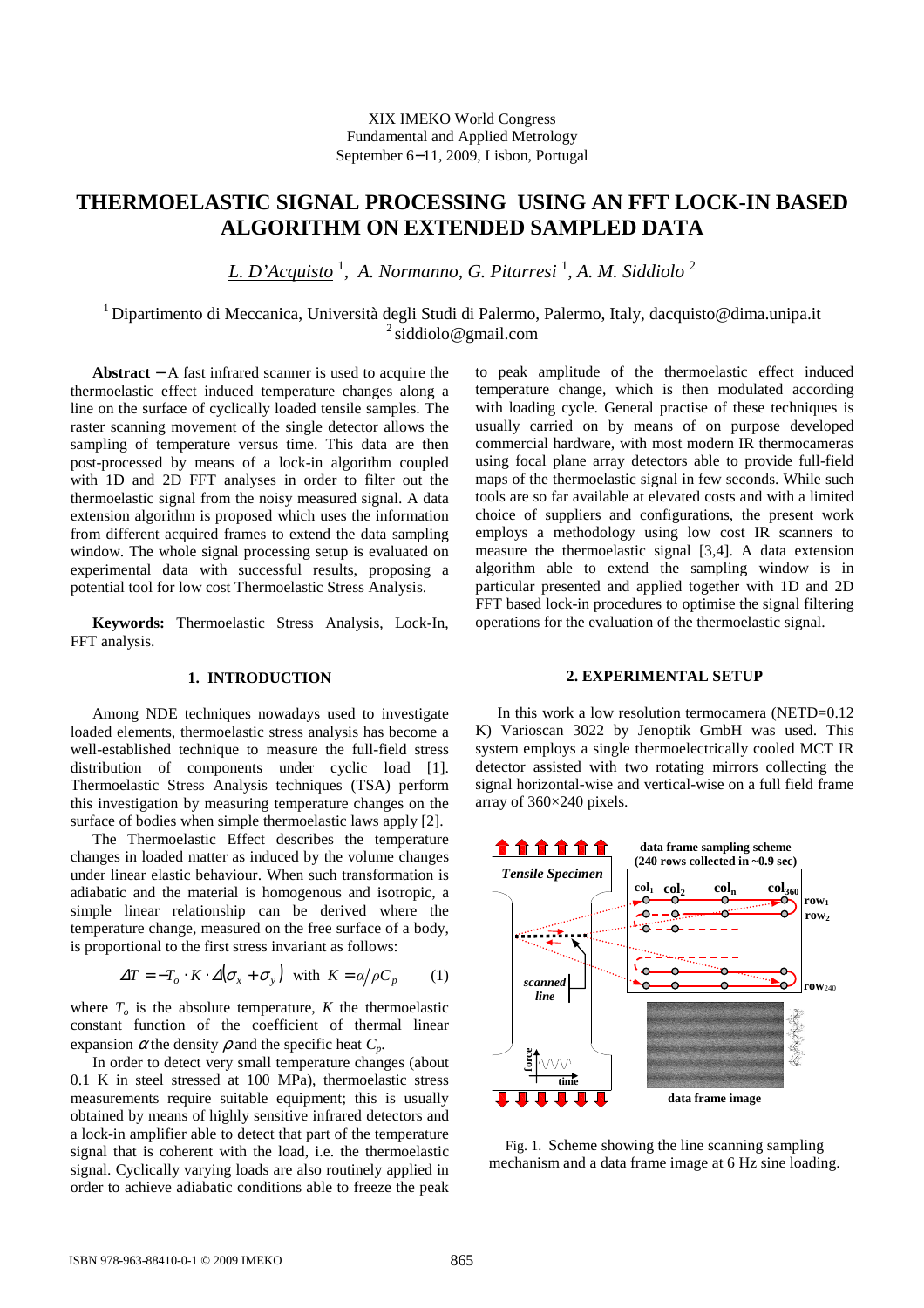When data acquisition is performed as *line scan*, a line along the surface under investigation is repeatedly raster scanned into 360 points acquired in 1/270 s. A single thermogram is then obtained as a data frame array by piling up 240 rows consecutively acquired from the same line.

The temperature from a pixel on the scanned line is acquired periodically whenever the optical path of the sensor focuses on it. The information from one pixel location is then stored in a column of the data frame array. The columnwise information is then a measure of temperature versus time on the same point of the sample surface. This enables a procedure by which the temperature-time variation is sampled over 360 aligned points for a total time of 0.9 s (i.e. the frame rate). If the body is loaded at sufficiently slow frequencies, the thermoelastic effect induced temperature change can be sampled over a finite number of periods during a single frame acquisition. A scheme of this sampling mechanism for a uniform stress field generated in a tensile sample is given in Fig. 1. It is possible to distinguish greyscale horizontal fringes determined by the thermoelastic effect periodically induced temperature changes due to cyclic loading frequency *fL* on the specimen under loading. A simple relationship can be established between the number of horizontal thermal fringes shown in one frame,  $n<sub>S</sub>$ , and the camera frame rate  $f<sub>R</sub>$ :

$$
n_S = f_L / f_R = f_L \cdot (0.888 s)
$$
 (2)

where 0.888 *s* is the exact time spent by the camera employed in this work to acquire a frame. The time shift on the thermoelastic signal between different columns is negligible given the high speed of the sensor line swap.

#### **3. DATA PROCESSING**

The data processing approach adopted in this work for an effective recovery of the measurement information conveyed by the noisy temperature signal relies on a preliminary processing of grabbed thermograms for data enhancement and on signal processing using 1D or 2D FFT lock-in based algorithms.

The data enhancement procedure applied in this paper follows a time domain approach, aiming at obtaining, from several consecutive acquired set of thermograms, a sample of data containing a greater number of periods of the fringe pattern described.

On purpose developed commercial thermocameras implementing lock-in signal analysis techniques use lock-in amplifiers to detect and measure very small AC signals deeply buried in noise. Lock-in amplification is traditionally accomplished with expensive, monolithic hardware that requires a frequency reference. Typically, an experiment is excited at a fixed frequency (from an oscillator or function generator), and the lock-in detects the response from the experiment at the reference frequency. In the general case, the input consists of signal plus noise. Noise is represented as varying signals at all frequencies. The ideal lock-in only responds to noise at the reference frequency. Noise at other frequencies is removed by the low pass filter following the *mixer* (see Fig. 2).

Actually, engineers and scientists are going beyond what traditional black-box DSP implementations can do by defining the hardware functionality in software to create virtual instrumentation [5]. In this work, a peculiar lock-in software procedure was set up using low-cost computerbased technologies for accurate measurement of the thermoelastic temperature change under cyclic loading, by means of a standard thermocamera.

In this work a self-referenced lock-in data processing technique was developed, in which the reference signal was directly obtained from spectral filtering of the global temperature signal (*S* in Fig. 2). Once the main carrier frequency is extracted from the raw data, this is then used to build a noiseless reference carrier signal modulated with the obtained reference frequency. The extraction of a reference signal as described above will enable to perform the analysis without using any external loading signal (this possibility is also shown in the scheme of Fig. 2 with the dotted line link). As shown in Fig. 2 the core of the lock-in technique consists in mixing the measured signal, named *ST*, with the reference signal which is a carrier of the loading frequency  $\omega_R$ , i.e. the useful frequency.



Fig. 2. Schematic representation of the lock-in signal processing.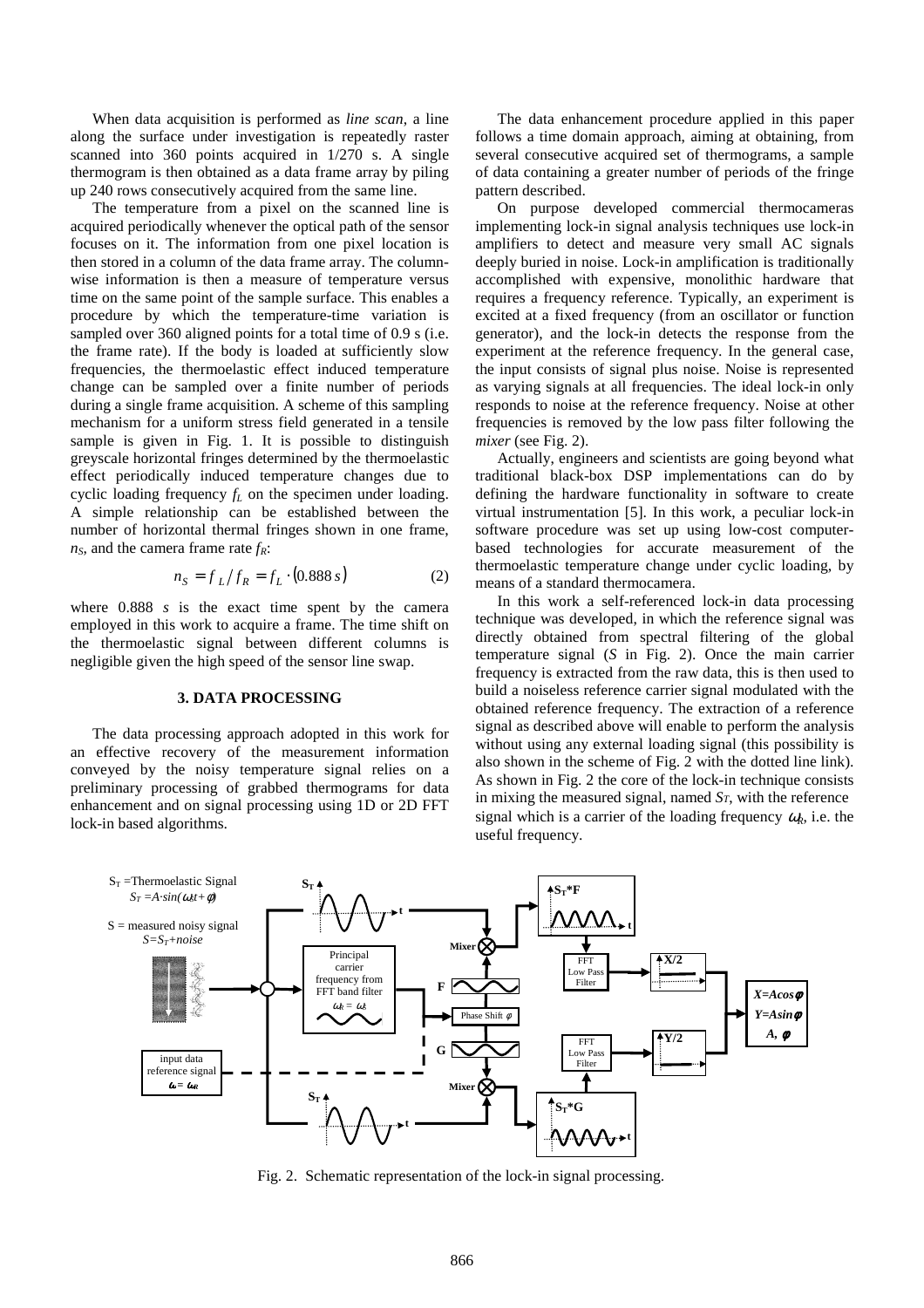Once the loading frequency  $\omega_R$  is obtained, two pure cyclic reference signals named *F* and *G*, with *F* in quadrature with *G*, are built and multiplied to *S* (for simplicity diagrams shown in Fig. 2 perform this operation on the clean thermoelastic harmonic component  $S_T$ . This operation results in two signals which contain the information of interest as DC signals, and hence a low-pass filtering operation performed with FFT analysis is able to filter out such components named *X* and *Y*. These represent the thermoelastic signal components in phase and in quadrature with the reference signal; by combining them the thermoelastic signal amplitude *A* is readily obtained.

The above procedure is implemented in this work with an algorithm using the Fast Fourier Transform functions available in Matlab® . The approach here proposed implements a 1D FFT analysis on each column of the data frame array, and results are also compared with a previously implemented 2D FFT approach proposed in [4]. This 1D lock-in treatment allows the thermoelastic signal to be derived on each scanned point independently, enabling its immediate application to the case of a 2D stress field analysis. In fact although the 2D FFT based treatment from [4] is believed to be more effective in noise rejection, it is more elaborate for analyzing 2D stress fields.

A key issue influencing significantly the signal quality of the lock-in processed thermograms is the frequency resolution of the FFT Low Pass Filters employed as shown in Fig. 2. The peculiar features of the frame grabbing of the thermograms, due to the uneven time shift between odd and even rows of the acquired thermogram (see Fig. 1), do not satisfy the basic condition that the sampled data are equally spaced in time, required to apply FFT analysis. As a consequence of this available data are halved, by considering only the even rows or the odd rows from a thermogram acquired as *line scan*.

Within each thermogram the total number of rows is then reduced from 240 to 120. The corresponding time interval ∆*t* becomes equal to one oscillation period of the mirror, i.e.  $\Delta t = 2 \cdot (1/270)$  s; then  $f_s = 1/\Delta t = 135$  Hz is sampling frequency. The maximum loading frequency applicable for the FFT analysis to work, i.e. the Nyquist frequency, will be half the sampling frequency,  $f_{\text{Ny}}=f_{\text{y}}/2=67.5$  Hz.

Usually in TSA the thermoelastic signal is significantly corrupted by noise and then a reduced number of points from a single frame (as in the setup here adopted), cannot be adequate to perform effectively the filtering operations based on FFT which are shown in Fig.2. A simple averaging over time of several subsequently acquired frames has not been considered because it would reduce the noise by narrowing the bandwidth, i.e. gaining improved noise rejection but worsening time response.

It is otherwise plain that if the total sampling period were extended, a higher  $n<sub>s</sub>$  value and a higher frequency resolution would be obtained. This would also gain smaller influences of border effects and a more effective noise to signal reduction. A sample data extension would represent an improvement in data signal processing collection, enhancing the quality of both 1D and 2D-FFT filtered results.

The data enhancement technique proposed in this work,

for the measurement of the thermoelastic signal on cyclically loaded elements, is based on a data extension procedure performed in the time domain. A custom synchronization algorithm to stick together several acquired thermoelastic frames is therefore proposed to obtain sample data over a time window longer than a single frame.

There is however a small time gap between two subsequent frames during which the thermocamera is not acquiring the signal. So if these are joined by simply appending one after the other, a discontinuity is then inserted in the temperature versus time data of the new array at the point of attachment of the two original frames, introducing further noise which can affect the analysis.

The algorithm proposed in this work overcomes this problem by means of an iterative procedure. Two subsequently acquired frames are tentatively spliced and then analysed by FFT, by iteratively removing one more line from the beginning of the second frame before joining the two frames. All performed trials of joining the two subsequent frames are evaluated by comparing their amplitude spectra; the tentative joining operation which shows the highest peak in amplitude spectrum at the loading frequency  $\omega_R$  is chosen as the best joining of the two frames. This is illustrated in Fig.3 where four tentative joining operations are shown, together with their amplitude spectra. The third case is the optimal because it shows the highest amplitude peak at exactly the loading frequency of the sample (3,38 Hz).



Fig. 3. Different splice of the same pair of thermoelastic frames (*R*= 3,38 Hz) - a) simple queuing of the two frames, rejected splice; b) and d) rejected splices; c) optimal splice.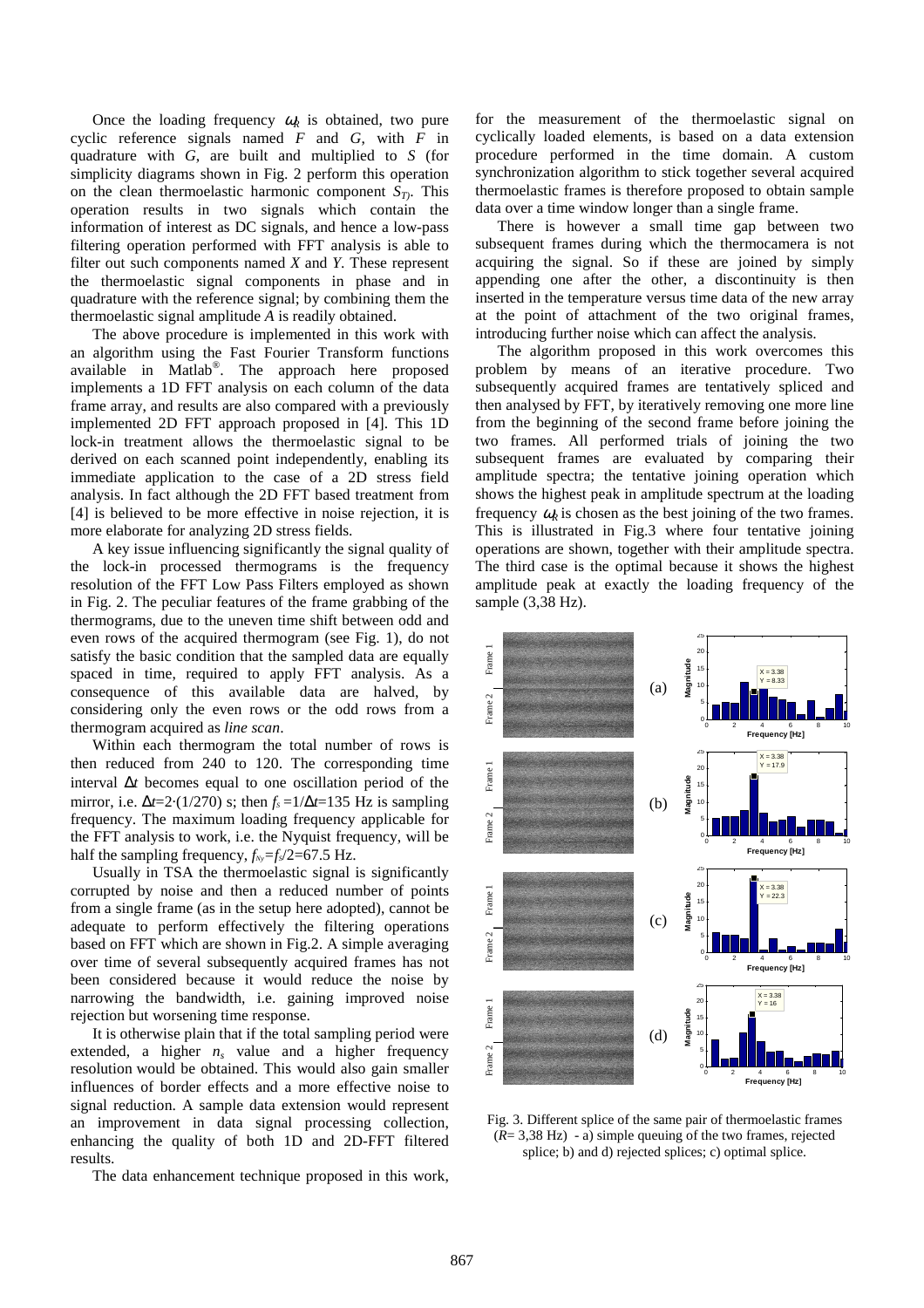## **4. RESULTS**

Polycarbonate tensile samples undergoing sinusoidal load have been investigated by recording the temperature signal at different traction-traction load amplitudes. An average load of 2500 N was applied, with a peak-to peak load amplitude ranging from 750 to 2250 N.

Two principal aspects of the proposed thermoelastic signal processing have been taken into account to evaluate experimental results: a) the synergic enhancement effect produced by the data extension procedure and the FFT lockin based algorithm, b) the different filtering effectiveness of the 1D FFT and 2D FFT algorithms.

Fourier Transform is usually applied in column-wise order on the array of pixels containing the fringe pattern irradiance: this is referred to as 1D-Fourier Transform.



Fig. 4. Processed temperature data from a tensile sample loaded at about 3.4 Hz. Thermoelastic signal amplitude and angular phase shift (from reference signal) for: a) a single frame, and b) 32 joined frames.

A thermogram recorded on the sample specimen, column-wise processed by means of the proposed 1D-FFT lock-in algorithm is shown on top of Fig. 4a. Due to the limited extension of the data set, efficiency of the 1D-FFT based lock-in filtering algorithm is not at its best and an appreciable noisy pattern is still present. This is observed in the plots at the bottom of Fig. 4a that show the amplitude *A* and phase  $\phi$  of the thermoelastic signal, along all columns in the frame.

Data processing of extended temperature sample data from the same tensile specimen was performed on several joined data frames. Plots in Fig. 4b show the results for 32 joined data frames, evidencing an improvement in the quality of the thermoelastic signal, if compared to results shown in Fig. 4a. This confirms the positive synergic effect of combining the 1D-FFT lock-in filtering and the data extension procedure.

The above illustrated improvement in the quality of the thermoelastic signal, processed as proposed in this paper, is also confirmed by the improvement in the linear correlation between the peak-to-peak load applied and the measured amplitude of the thermoelastic signal as shown in Fig. 5a.



Fig.5. (a) Thermoelastic signal measured versus stress amplitude; Correlation coefficient of the linear regression for all sampled points: (b) single frame; (c) 24 frames.

Since a linear relationship between the thermoelastic signal and the loading amplitude is predicted by the thermoelastic effect law (see eq. 1), the correlation coefficient of the linear regression can be used as a parameter to quantify the ability of the processed experimental data to follow the ideal linear behaviour, and hence the quality of results. Results in Fig. 5b) are referred to a single grabbed frame and in Fig. 5c) to an extended sampling window of 24 joined frames.

It is seen that performing the analysis on a higher number of joined frames dramatically improves the linear trend between the thermoelastic signal and stress amplitude. It must be noted that for the present case of a uniform stress field each scanned point should deliver the same thermoelastic signal.

Experimental activity has moved further to investigate the benefits of implementing a 2D FFT based lock-in analysis of the acquired frames [4], coupled with the proposed data extension procedure.

The same experimental data frames recorded on polycarbonate tensile samples undergoing sinusoidal load at different traction-traction load amplitudes with peak-to-peak load ranging from 750 to 2250 N, have been initially processed to obtain extended data set joining up to 24 single data frames. Then each data set containing different number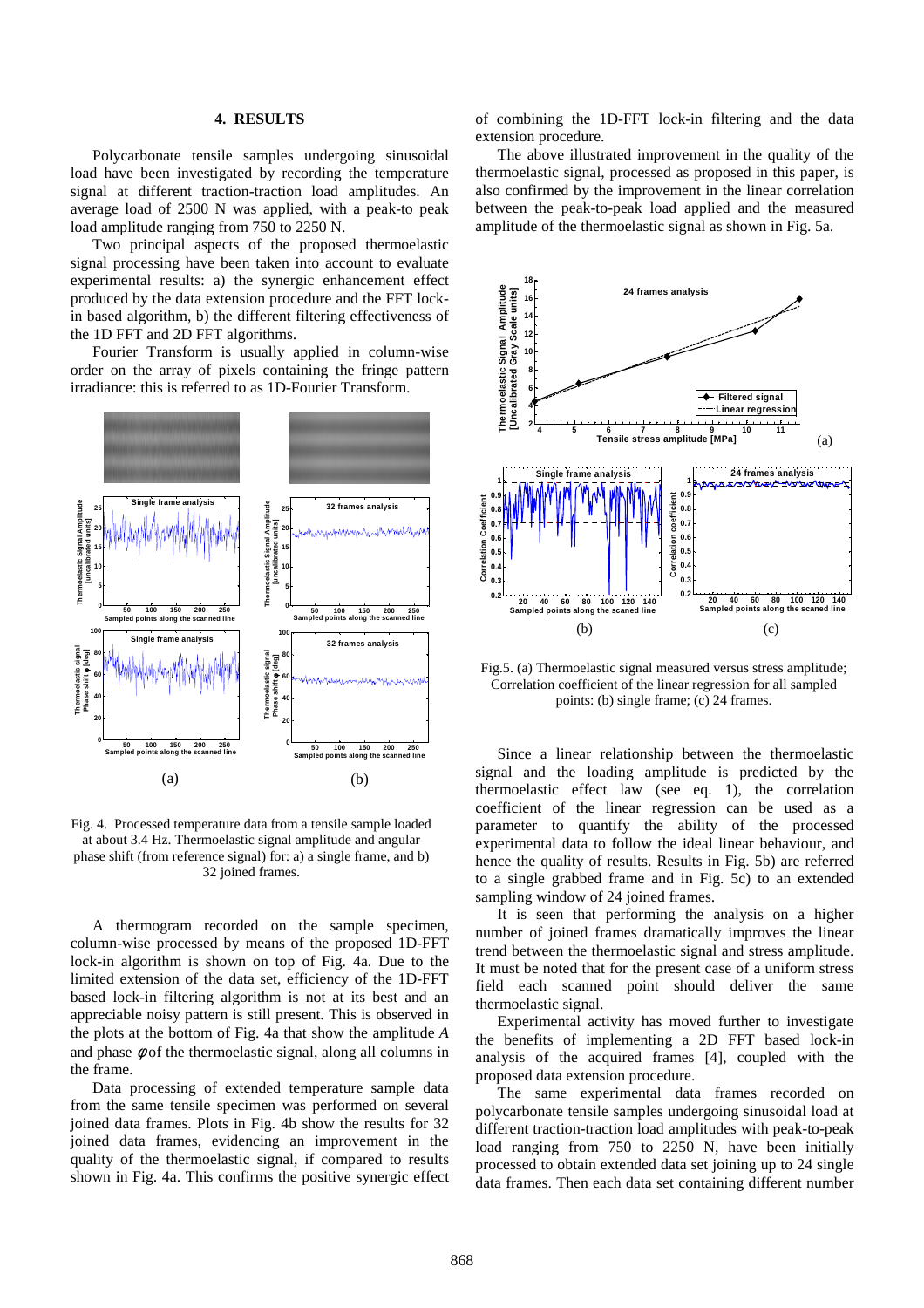of single joined data frames (1 - 4 - 8 - 16 - 24) has been processed by 2D FFT lock-in analysis. This will enable to compare the effectiveness of 1D FFT based lock-in analysis to that of the 2D-FFT, and to check to what extent both the 1D and the 2D-FFT can benefit of the preliminary time domain data extension procedure.

Given that the nature of the noise affecting the thermoelastic signal (e.g. NETD of the thermocamera) is mainly stochastic, the analysis of the mean and standard deviation values of the thermoelastic signal can be useful to highlight the different performances of both the 1D and the 2D-FFT lock-in based filtering procedure applied to the investigated signal.







In Fig. 6 the trend of the mean value obtained when the sample is subjected to minimum and maximum value of the peak-to-peak load, respectively 750 and 2250 N, are shown for different processed signal obtained at different number of joined frames.

The comparison show that results obtained by 2D-FFT have a significantly smaller variation as the number of concatenated frames increases, and can be substantially considered stable when processing signals from eight or more concatenated frames; this performance is obtained both at the lower (fig. 6a) and at the higher (fig. 6b) peak-topeak loading values.

On the contrary, the signals processed by 1D-FFT show mean values significantly dependent on the number of concatenated frames and presenting a high range of variation, without settling at a stable value even for the highest number of concatenated frames. It is also worth to observe that at the lower loading amplitude (750 N), the mean value of the thermoelastic signal processed by the 1D-FFT, is almost halved moving from a single frame to 24 frames, therefore showing the lower quality of the 1D-FFT processed data.

Analogous considerations can be formulated on the ground of results shown in Fig. 7, for the standard deviation data calculated on the same thermograms. Standard deviation values calculated on the thermograms filtered by the 2D FFT lock-in based algorithm are always lower than those obtained by the 1D-FFT.







Fig.8. Influence of the 2D-FFT band pass filter on the temperature maps at load amplitudes of (a) 750 N, (b) 2250 N.